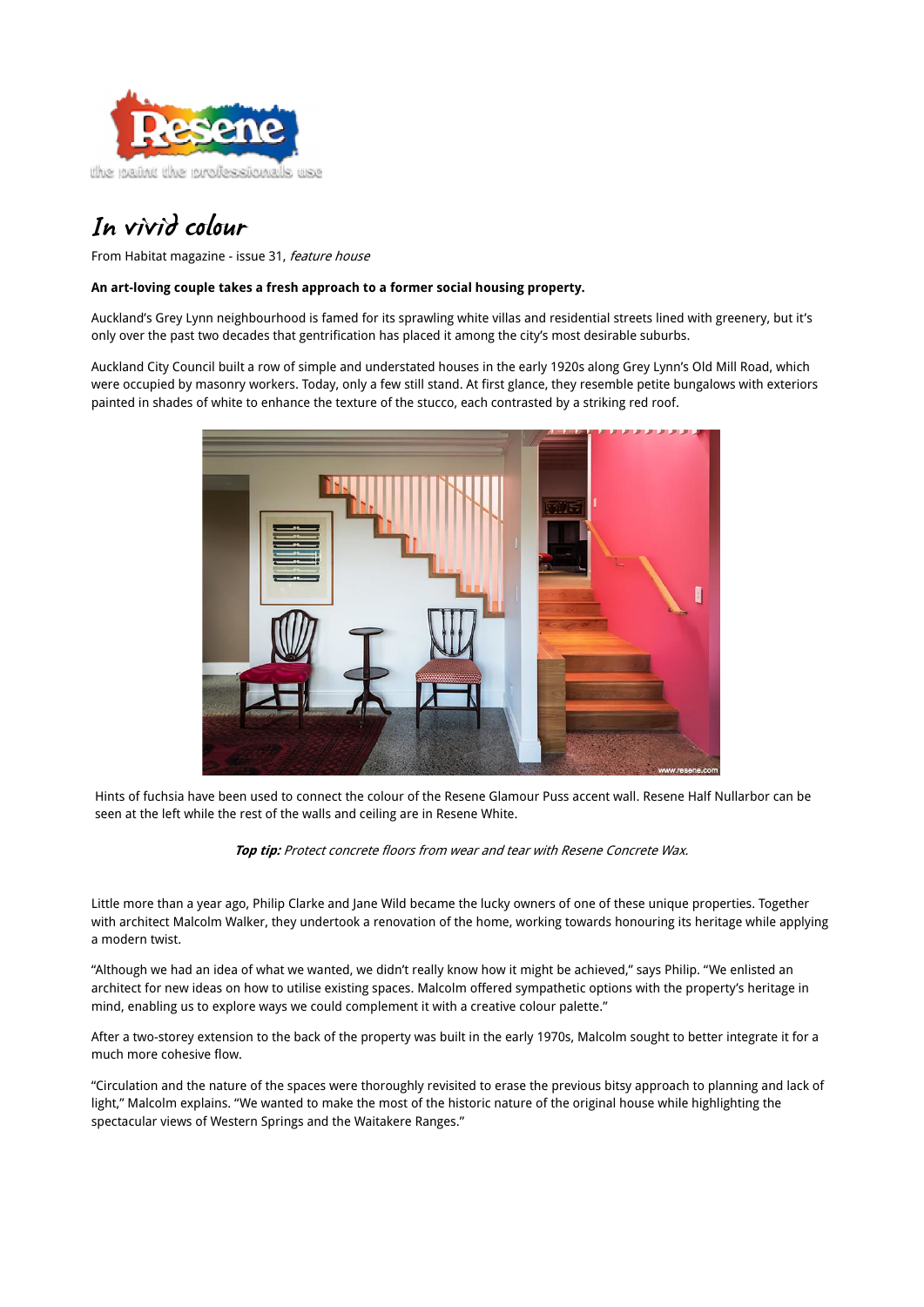

**Dining room:** In the dining area, Resene Half Nullarbor provides an earthy backdrop for the homeowners' most treasured artworks. The batten ceiling and adjacent walls are in Resene White. **Kitchen:** Jane and Philip's newly renovated kitchen is now a stylish space painted in fresh Resene White complemented by moody charcoal benchtops and a counter-to-ceiling mosaic tile splashback behind the range. The accent wall at the left is in Resene Glamour Puss.

The petite scale of the house meant that a functional layout was critical to ensuring the home was both a liveable and enjoyable place. Picking the right colour palette was also important to help enhance existing features and open up the previously low-lit space. The completed renovation boasts an interior that has been lovingly restored, finished in a confident palette of Resene pinks, whites and earthy tones with a touch of midnight blue.

If one were to calculate the total wall area and break it down by colour, Resene White would come out on top as the predominant colour used. However, it's the exceptional way that striking accent hues have been incorporated that give it the unique, artistic and personable flair and make Philip and Jane's home a standout.

Upon entering, the tone for the space is set by an expansive woven mat hanging in the hallway, comprised mainly of jovial yellow, vibrant pink and rusty orange. At the end of a hallway, a stripe of yellow glass has been inset.



**Entryway:** A vibrant woven mat hangs on the wall just inside the entryway, setting the tone for the rest of the space beyond. The walls are painted Resene White and the door is painted Resene Black Rock. **Stairwell:** Architect Malcolm Walker used bold Resene Glamour Puss in the home's open stairwell as a striking, space-defining accent that links the upstairs living space with the kitchen, dining and den below. The adjacent wall and balcony railing are in Resene White, while the 'throw' from the Resene Glamour Puss might have you believe it is pink.

Further along, a wall has been removed and the existing stairway has been opened up to create more space and the addition of several skylights, spilling light into what was once a very dark area. The stairwell itself is accented in a two-storey swath of vivacious Resene Glamour Puss, providing a connection between the refreshed three-level split kitchen, dining and living spaces.

"I have a memory of visiting the house of a stylish person in the 1970s. The living room at night was a lovely, warm soft pink that bathed one in a beautiful light. Since then, I've always wanted to use pink, but haven't done so until now," says Philip.

Resene Cosmos, a softer pink, was used on the ceilings of the hallway. Much like Philip's description, it generates a dreamy blush glow that floods through to adjoining rooms and bounces off the adjacent Resene White walls, creating a sense of warmth. To tie the exterior and interior together, a touch of Resene Cosmos was also used to colour the entry soffits.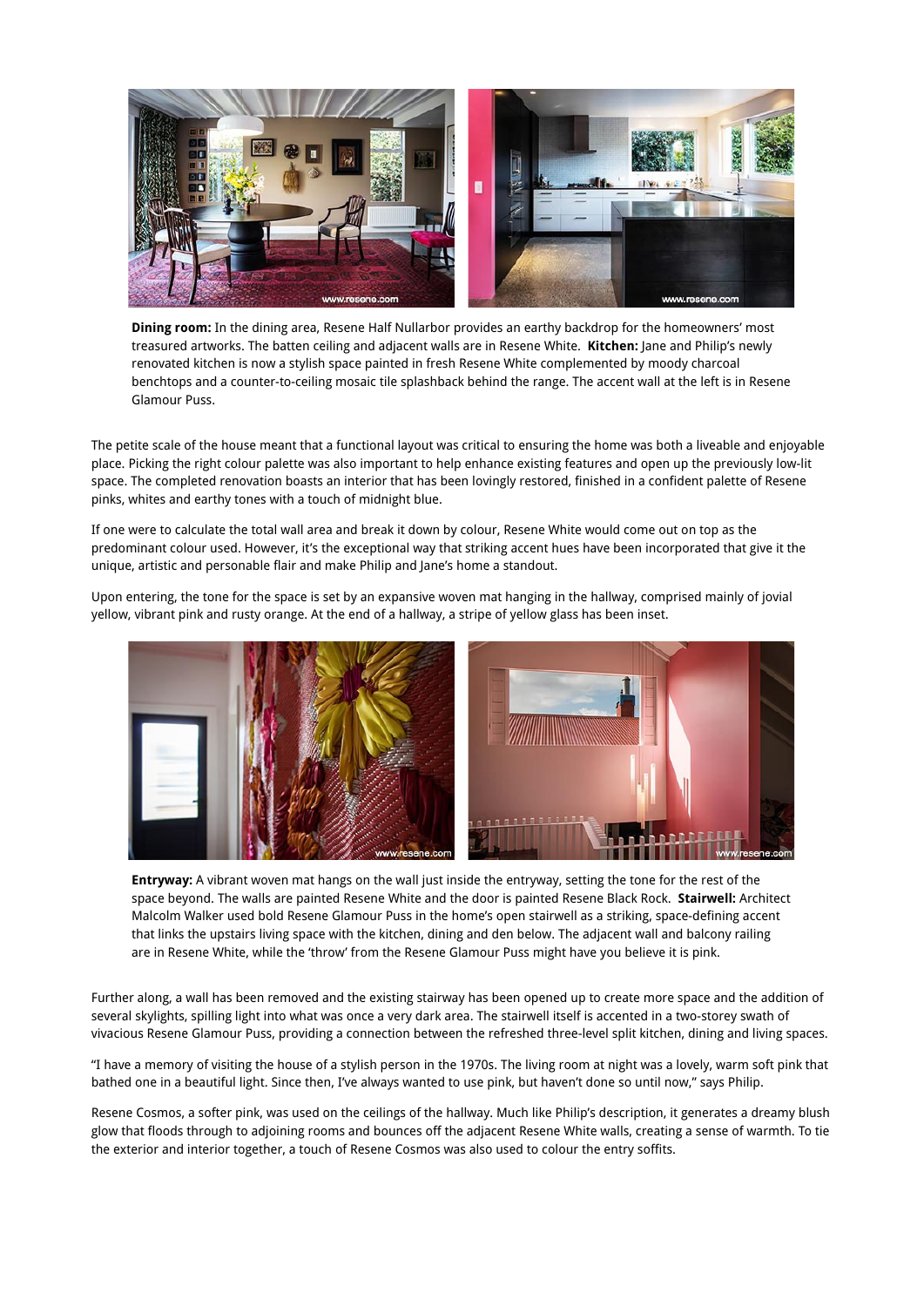Deeper into the property, the kitchen has been completely refreshed and modernised. It's a room now painted in Resene White paired with a moody, smoky grey countertop and dark cabinetry. It's a transformation that Jane especially loves, as she wasn't particularly fond of the kitchen before.



Impressive ceiling beams and battens are a hallmark of this home. In the lofty second floor addition, light floods in from sliding patio doors that overlook Western Springs. The walls and ceiling are painted Resene White.

#### **"Although it's an older house, we wanted to achieve a contemporary, uncluttered look even though we have quite a few possessions and pieces of art."**



**Den:** In the cosy ground floor den, the walls are painted Resene White and are complemented by a batten ceiling in Resene Cosmos, a colour that continues on to the sky lit ceiling in the hallway. **Living room:** Crisp whites, such as Resene White, and lofty batten ceilings can really help to visually lift and brighten a dark space. Paired with a light base like this seagrass carpet and a creamy high-pile rug, the height of the room is enhanced. For added interest, homeowners Jane and Philip have added bold pops of emerald, aqua and chartreuse through their curtains and furniture.

**Top tip:** Continue your light wall colour onto your ceiling for a seamless, airy look.

The couple were also keen to integrate their existing furniture and accessories within the new spaces.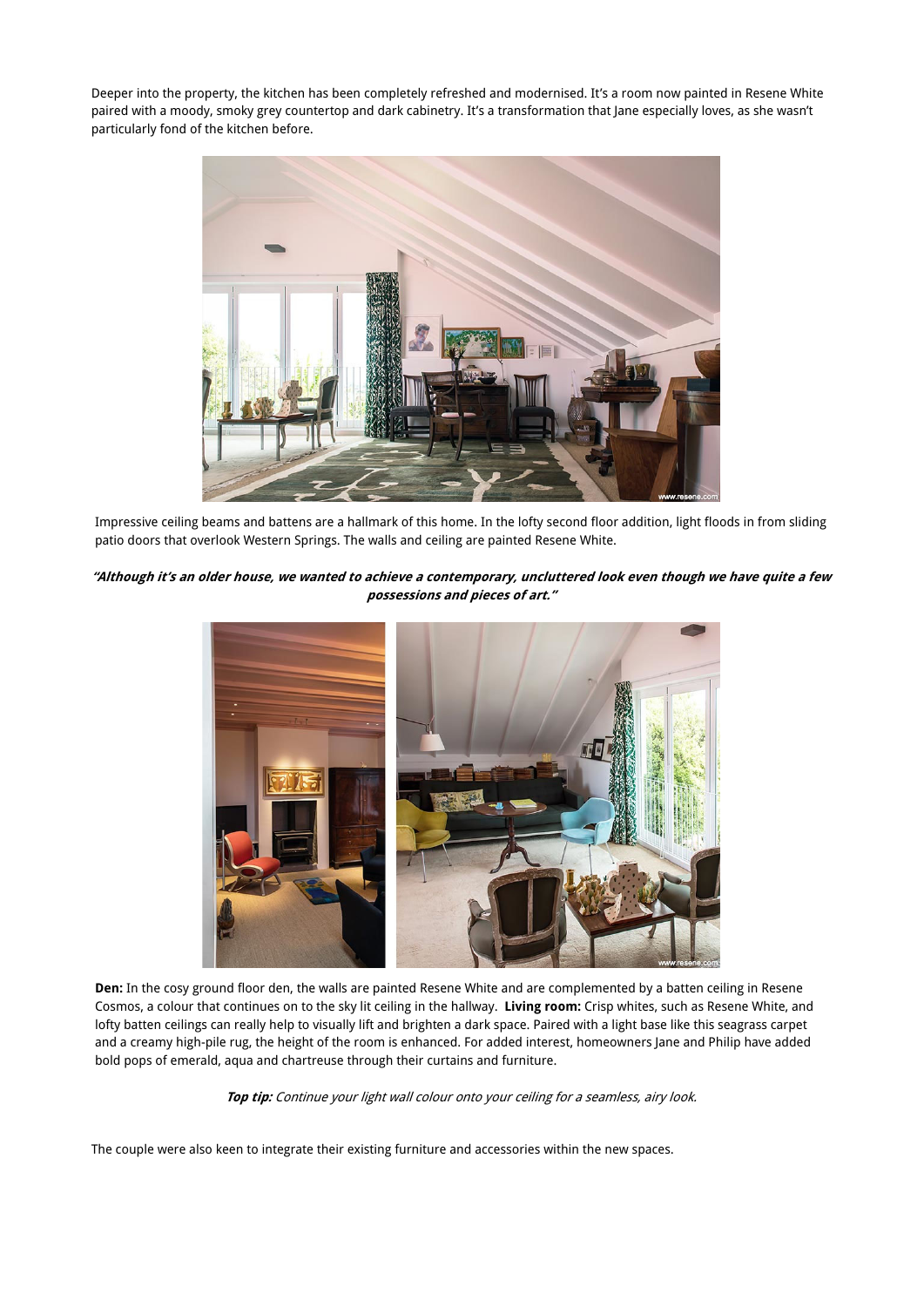"Although it's an older house, we wanted to achieve a contemporary, uncluttered look even though we have quite a few possessions and pieces of art. There was a lot of thinking required before decisions could be made about how our furniture could work with different options," she says.

Upstairs, the property houses an expansive living room. The walls are painted in crisp Resene White and are lined with different types of art and home accessories. This colour is also continued onto the beamed ceiling, enabling the eye to be lifted up and out, giving height to what could have otherwise been an enclosed space.

Instead of incorporating a feature wall, the fresh colour palette enables the homeowners' art, furniture and soft furnishings to pop and become the focal point of the room. All the while, the reflective space intended for gazing out of the window and onto the vast exterior landscape is delicately immersed in a subtle pink glow.



The simple and understated white and red exterior may look similar to when it was originally built in the 1920s, save for its Resene Black Rock door, bright pops of Resene Havoc beneath the awnings and the solar power system. The walls and trim are in Resene White.

**Having trouble picking the perfect white? See the Resene Whites & Neutrals collection for a range of neutrals in varying strengths from bright white through to pure black and everything in between.**

# **Paint it right**

Choose the right Resene colours and paints for the job.

## **Protection from moisture**

Get the look of Philip and Jane's bold bathroom feature wall with Resene SpaceCote Low Sheen tinted to Resene Black Rock. On the ceiling, use Resene SpaceCote Flat Kitchen & Bathroom, which has the anti-bacterial protection of silver and the mould inhibitor MoulDefender, in Resene White. For doors and skirting boards, choose Resene Lustacryl for a hardwearing semigloss finish or Resene Enamacryl for a gloss finish.



## **Style tip**

A monochromatic palette can enhance natural light while also allowing for interchangeable pops of colour to be incorporated – and when it comes to bold feature colours you can add, the sky's the limit. Look to the Resene The Range fashion fandeck for on trend colour choices like Resene I Dare You, Resene Yowza and Resene Moana.

## **Get the look**

Battens are an easy-to-install option for adding texture to walls and ceilings. We like the 'paired' spacing of the battens in Philip and Jane's home as an alternative design, but the options for what you can do with them are practically endless. Try a grid, staggered effect or go for something completely unique. For a natural timber finish use Resene Aquaclear or continue your wall or ceiling colour onto the battens.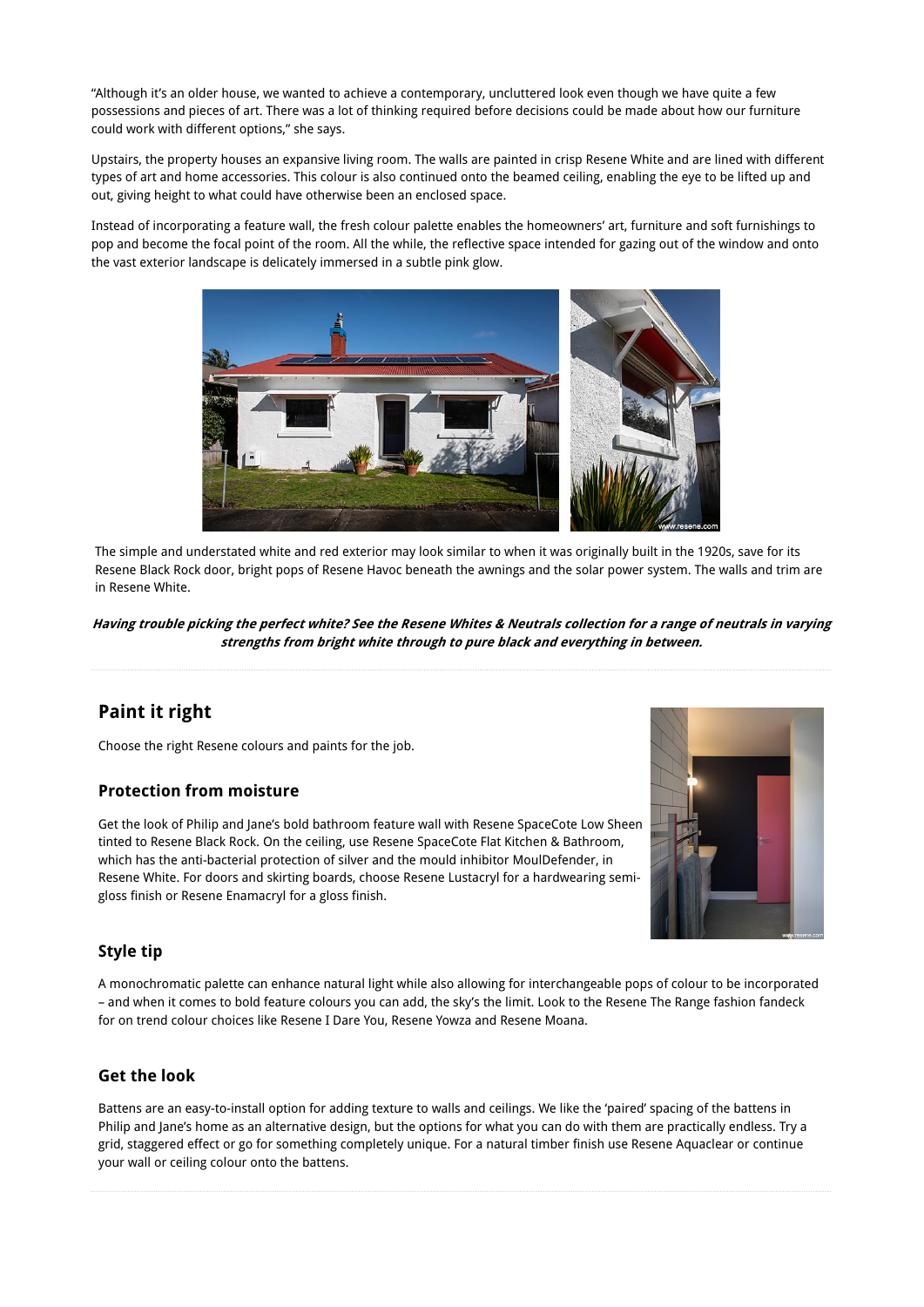

Architect: Malcolm Walker, Malcolm Walker Architects. Images: Tom Young.

## **Alternative solution – crisp and contemporary**

Simple, streamlined design plays to its strengths

#### **Designer Georgia Langridge suggests this alternative scheme:**



Before

The overall concept I wanted to achieve, like with most spaces we design, was to keep the base of the room nice and neutral, allowing more transient pieces such as the barstools and decorative objects to provide a punch of personality that can evolve with seasonal, trend and

taste changes. I started by analysing the space, which had great elements to work with. What was immediately apparent was the tremendous light that came into the space through the existing large windows. I liked how it provided a contrast to the full height dark joinery on the left; this immediately gave a great sense of light and shade which I wanted to play up on. To balance the right side of the space, I added a streamlined mesh pendant and custom shutters in Resene Stack, which both control light allowances.

Phone: 027 200 3840. Web: www.modidesign.co.nz.



Georgia's design embraces the beautiful foundation that this kitchen already had and plays to its strengths. To create light and shade within the darker elements, she has contrasted matte surfaces, such as the Resene Colorwood Pitch Black timber cupboards, with shiny surfaces, like the tiled splashback, to help bounce light around the room. The floor in Resene Colorwood Driftwood and the walls provide warmth, as do the velvet chairs, while Resene Half Black White works as a neutral backdrop on the lower cabinets, walls, ceiling and trims. Bowl from Backhouse, shutters from Santa Fe, drawer pulls from ECC. Illustration: Malcolm White.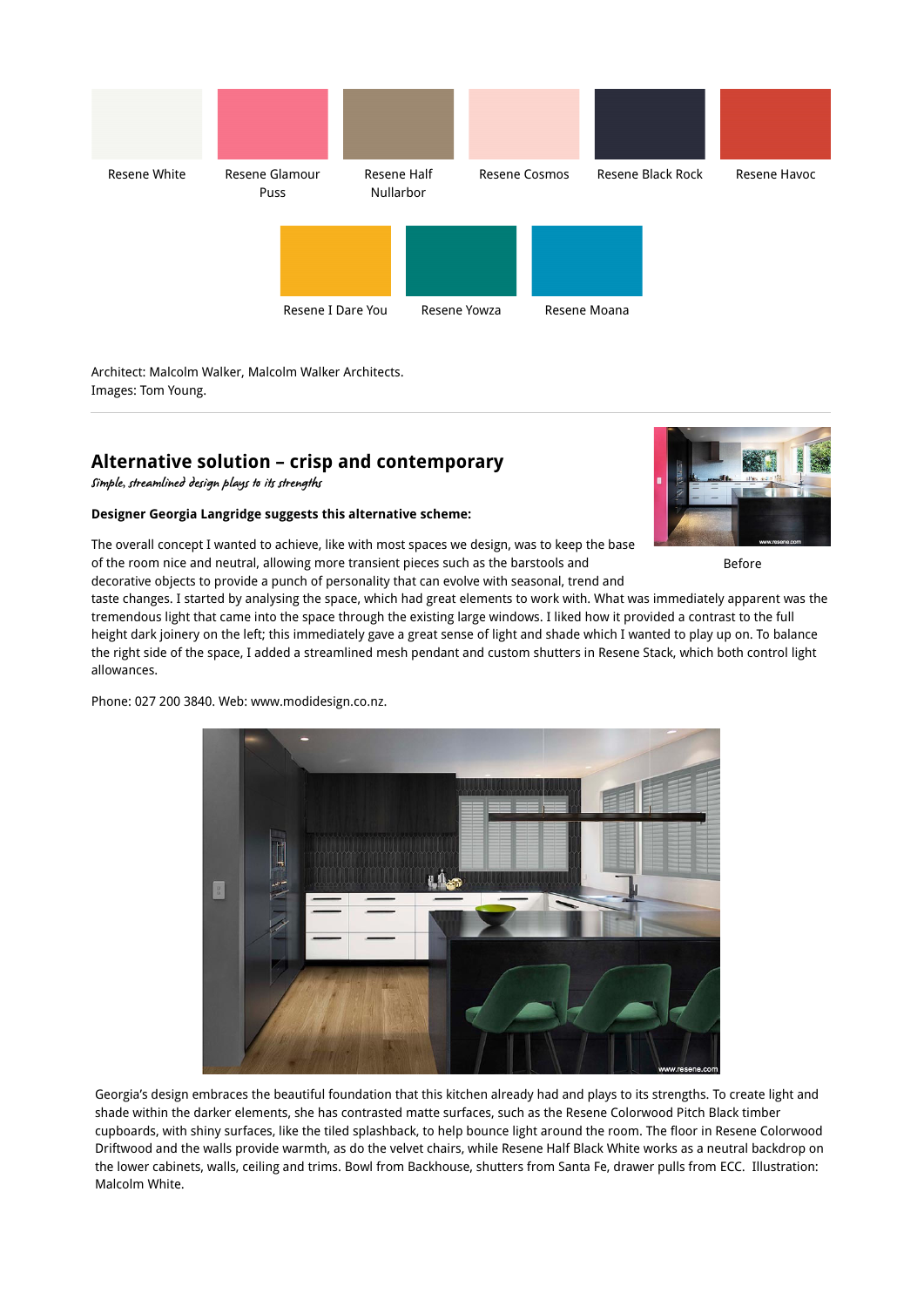**Top tip:** Resene wood stains and urethanes help to enhance the beauty of timber flooring while protecting your investment. Inside, use Resene Colorwood to rejuvenate the colour in your wooden floors, walls, ceilings and furnishings. Outside, use Resene Woodsman to enhance, rejuvenate and protect timber.



Elementi Ion Swivel Kitchen Mixer – Black; Harrison Bloy



Avorio Counter Stool; Trenzseater



Splashback; Prestige Tiles



Urban Lightline Suspension; Venicem



Tom Dixon Brew Stove Top Gift Set Stainless Steel, ECC





White



Soft, sunset shades meet luxe old world glamour

#### **Designer Becky Lee suggests this alternative scheme:**

If I had to create a hashtag for this design, I think #desertglamchic would fit it! My starting point was the artwork, Midnight at the Oasis, which has been used as the inspiration for the handpainted tiles across the back wall. For me, the desert evokes images of the muted tonal colours



Before

of rocks and minerals, and shimmering mirages. The varied finishes from the high-gloss Resene Rocky Mountain floor to the brushed brass accents reference the mirage while the panelling brings in a luxe old world aspect. The cabinetry is finished in Resene Despacito – the softest bone-meets-pink – and Resene Smoothie, which is earthy and complex. A large veined Caesarstone benchtop adds a mineral element while the barstools playfully contrast the hard lines and repeat the circular motifs of the sun design and cupboard handles.

Phone: 021 668 740. Web: www.beckyleeinteriors.co.nz.



Becky's eclectic design is a study in contrasts – old meets new, light meets dark, curved meets angular, matte meets gloss, and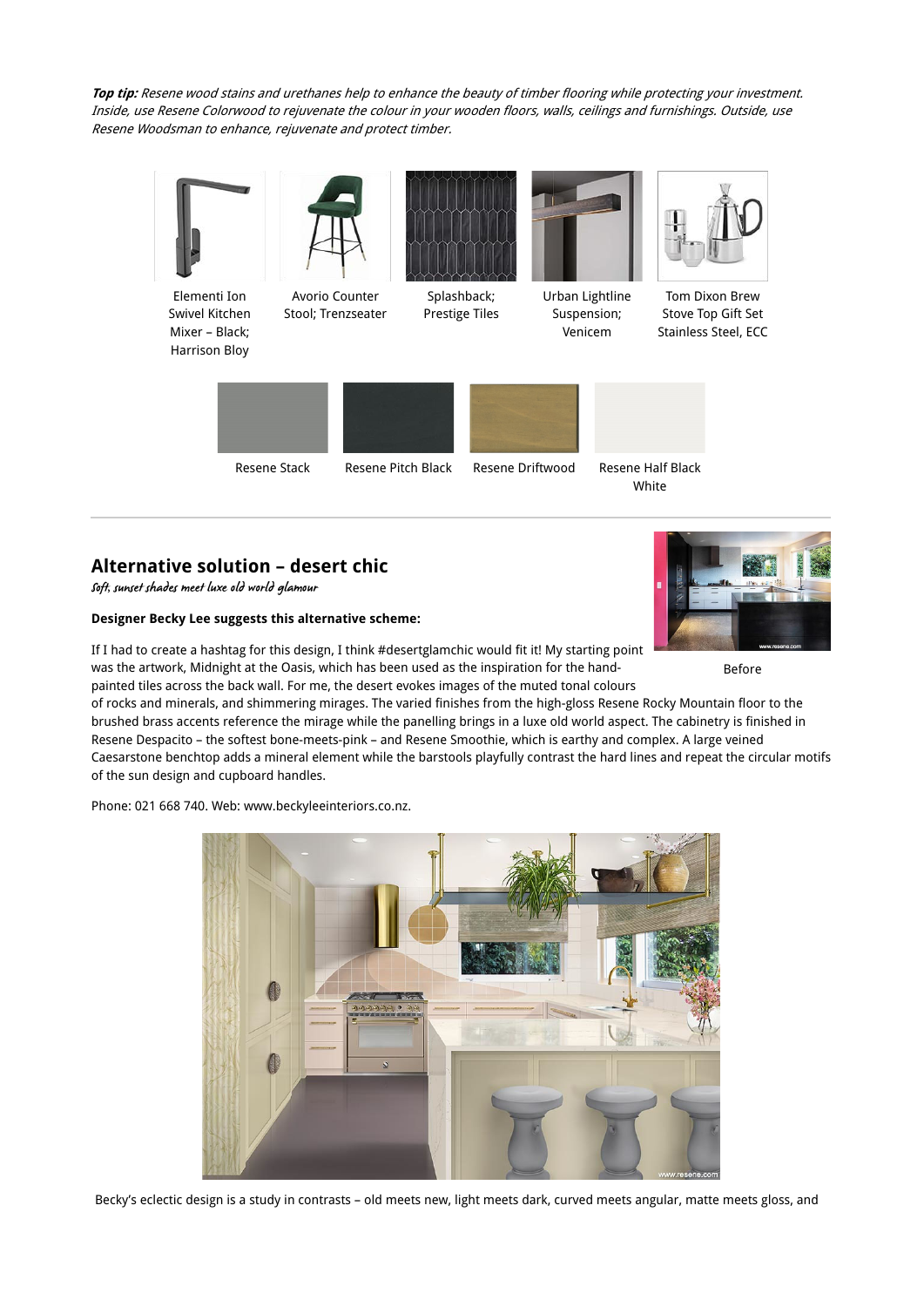casual meets chic. The result is a warm and welcoming space, and the custom, hand-painted tile mural is a stunning standout in Resene Half Blanc, Resene Influential, Resene Shabby Chic and Resene Soulful. Resene Rocky Mountain on the floor grounds the space while the Resene Eighth Blanc ceiling provides lift. Resene Despacito and Resene Smoothie bring a sense of softness to the cabinets, despite their sharp lines, while the hanging smoked glass shelf creates intimacy without closing off the space. Range from Eurotech Design, drawer pulls from In Residence, antique food bowls and vase (on shelf) from Corcovado and blinds from Artisan Collective. Illustration: Malcolm White.

**Top tip:** The new Resene AquaLAQ range is a full system especially designed for kitchen cabinetry, furniture and joinery with durability and authentic colour in mind, including a complete waterborne system of sealer, colour coat and Environmental Choice approved clear coat. See www.resene.com/aqualaq.



## **Want to get your own free copy of future issues of Habitat?**

- Retail customers and homeowners: All Resene ColorShop and DIY Cardholders are sent a copy of each issue of Habitat. Sign up for your free card here - Australian residents - New Zealand residents.
- Specifiers: Sign up for Habitat here.

If you have an idea, project or story that you think would suit Habitat, we'd love to hear from you. Please drop us an email with your details and include photos if submitting a project.

› Return to Habitat 31